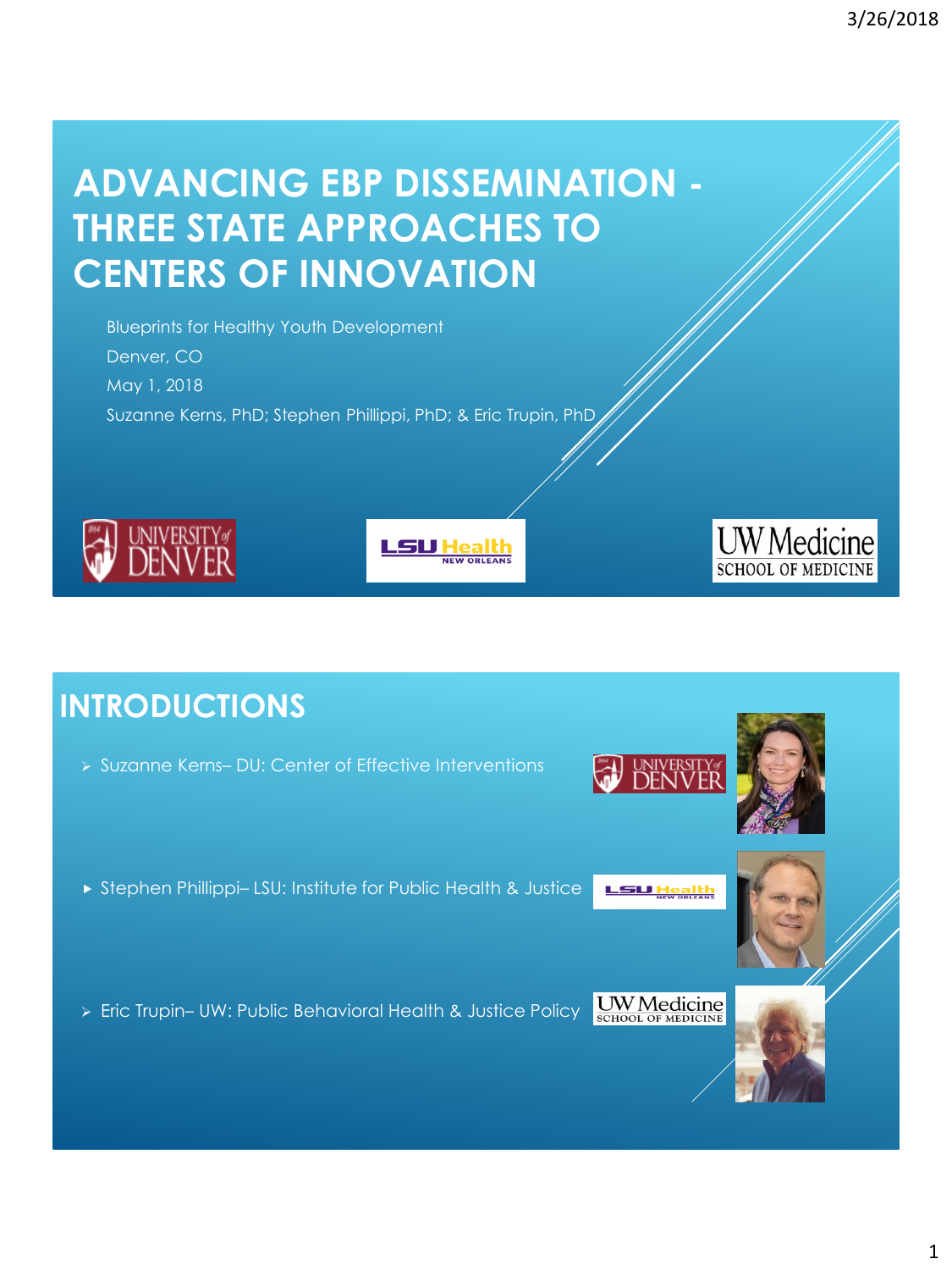

#### **PRODUCTS AND PROCESSES FROM UNIVERSITY-BASED CENTERS**

- **Empirically Driven Legislation**
- **Medicaid Financing**
- **Surveying State Services**
- **Offering Solutions to Identified Gaps in Care**
- **Developing the Workforce**
- **Evaluating Progress in Utilization of EBPs**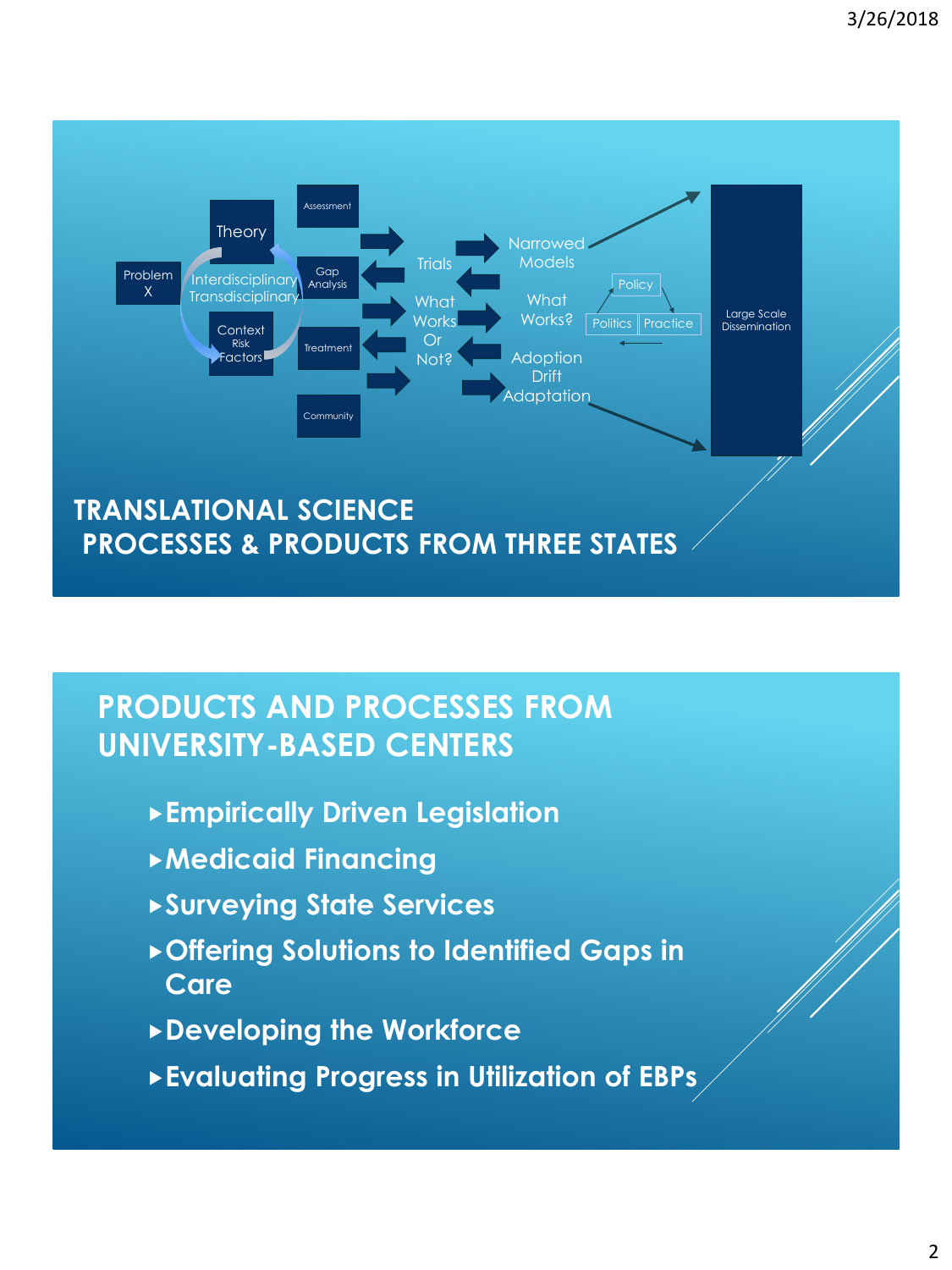### **EMPIRICALLY DRIVEN LEGISLATION AND POLICY**



|                                                                          | <b>LSU Heal</b><br>NEW ORLEANS                                | <b>UW</b> Medicine<br><b>SCHOOL OF MEDICINE</b>                           |
|--------------------------------------------------------------------------|---------------------------------------------------------------|---------------------------------------------------------------------------|
| - Newly legislated to<br>provide MST<br><i>implementation</i><br>support | - Legislated Research<br>Arm<br>- Legislated Studies          | - Appetite for Evidence<br><b>Based Practices</b><br>- Legislative budget |
| - Whitepapers<br>- State-funded studies                                  | - Policy Briefs &<br><b>Whitepapers</b><br>- Committee &      | proviso<br>- Stakeholder group<br>- Mandated Evidence                     |
| - Translate/ summarize<br>empirical studies<br>- Coordinate statewide    | Commission work<br>- Public Testimony<br>- "Inform & Educate" | <b>Based practice</b><br><b>Institute</b><br>-Required inventory of       |

evidence based, research based and promising practices

steering committee (NM)



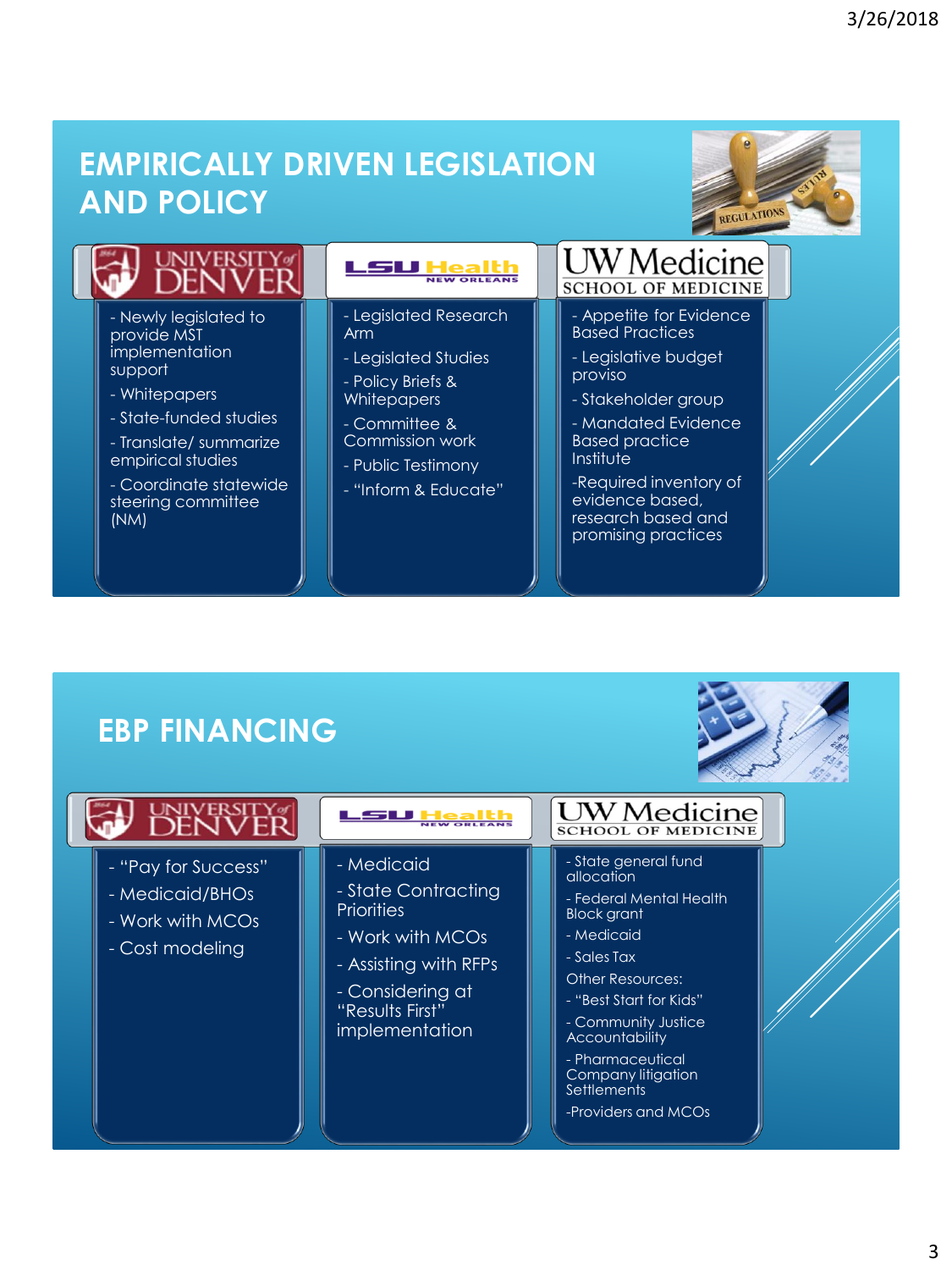

# **OFFERING SOLUTIONS TO IDENTIFIED GAPS IN CARE**



| <b>DENI</b>                                                                                                                                                        |                                                                                                                                                                                                       | <b>UW</b> Medicine<br><b>SCHOOL OF MEDICINE</b>                                                                                                                                     |  |
|--------------------------------------------------------------------------------------------------------------------------------------------------------------------|-------------------------------------------------------------------------------------------------------------------------------------------------------------------------------------------------------|-------------------------------------------------------------------------------------------------------------------------------------------------------------------------------------|--|
| - Intermediary b/n<br>agency needs and<br><b>EBP</b> purveyors<br>- Grant writing<br>-Webinars and<br>conference<br>presentations<br>addressing myths<br>and facts | - Intermediary b/n<br>state needs and EBP<br>purveyors<br>- EBP need specific<br>options/guides<br>- Translating Nat'l<br>Lists<br>- Grant writing<br>- Reminding new<br>leaders of EBP<br>advantages | - Support of<br>implementation<br>- Technical<br>assistance to<br>providers<br>- Advocacy with<br>diverse stakeholders<br>and community<br>groups.<br>- Direct clinical<br>services |  |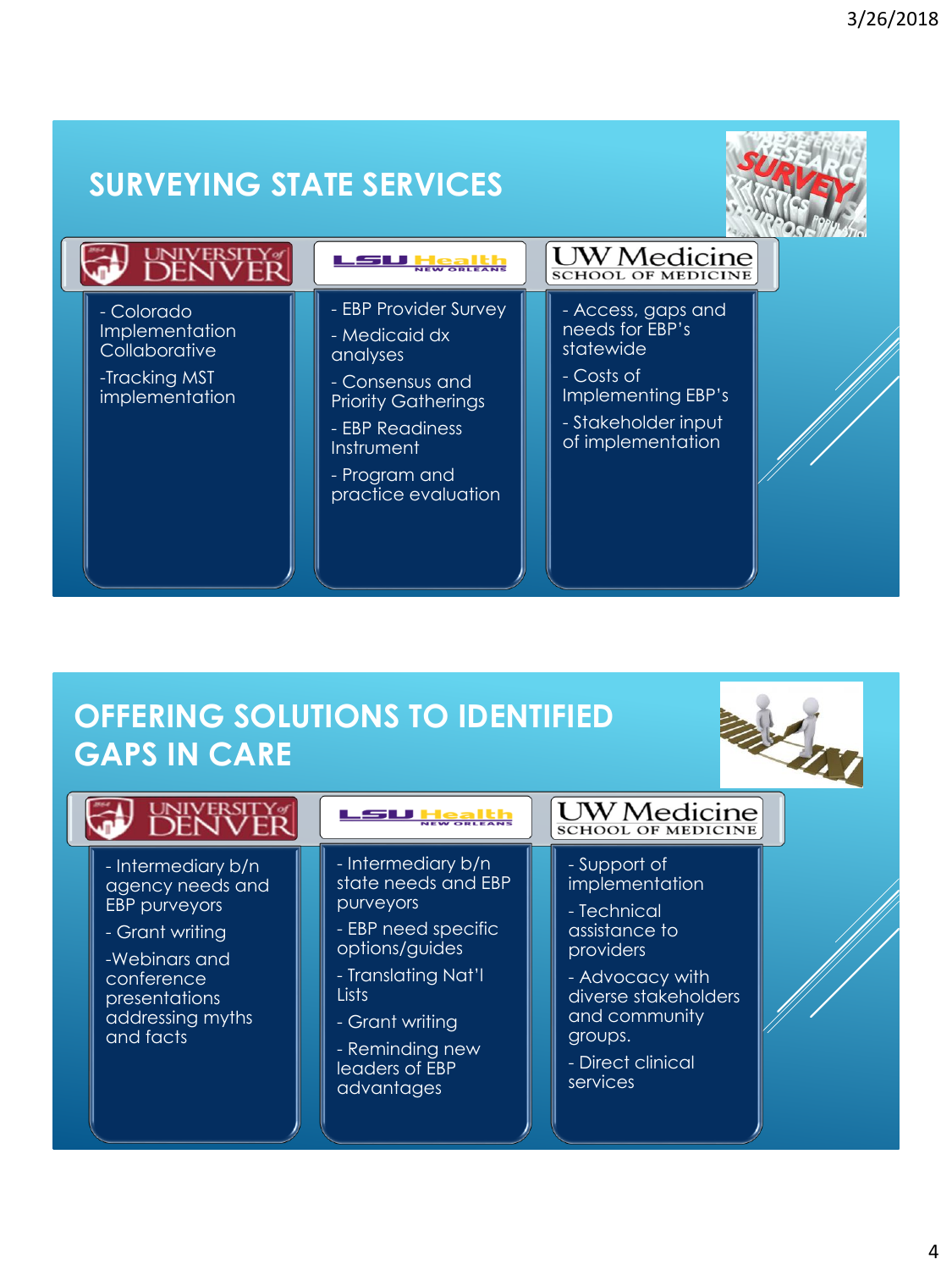

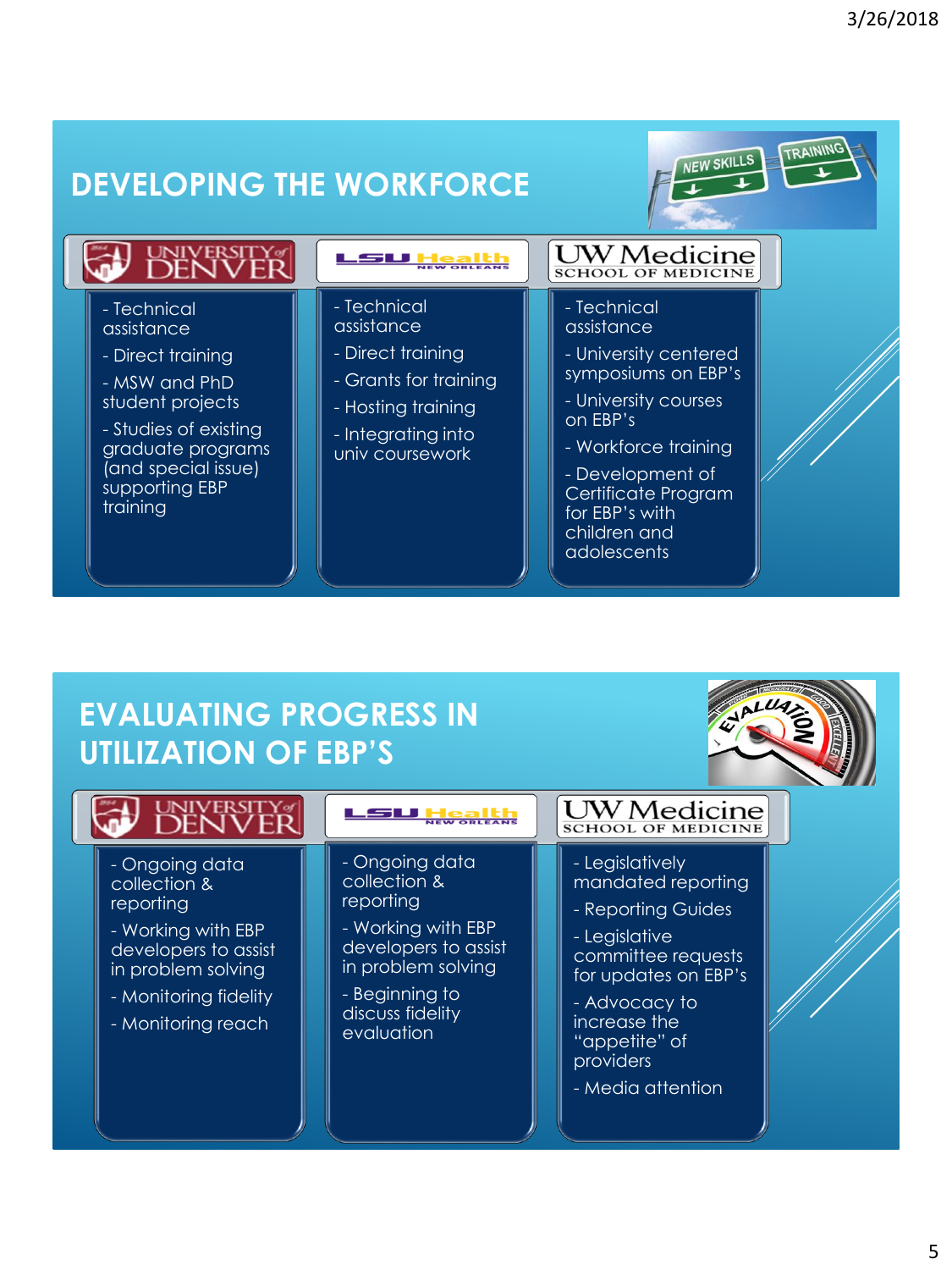## **BENEFITS & CHALLENGES OF ADOPTING UNIV BASED CENTERS AS A VEHICLE FOR CHANGE**

- **Funding** (both benefit & challenge)
- **Existing in two worlds– Academics and Practice**  (both benefit & challenge)
- **Translating research to public effectively**  (challenge)
- **Politics** (challenge)